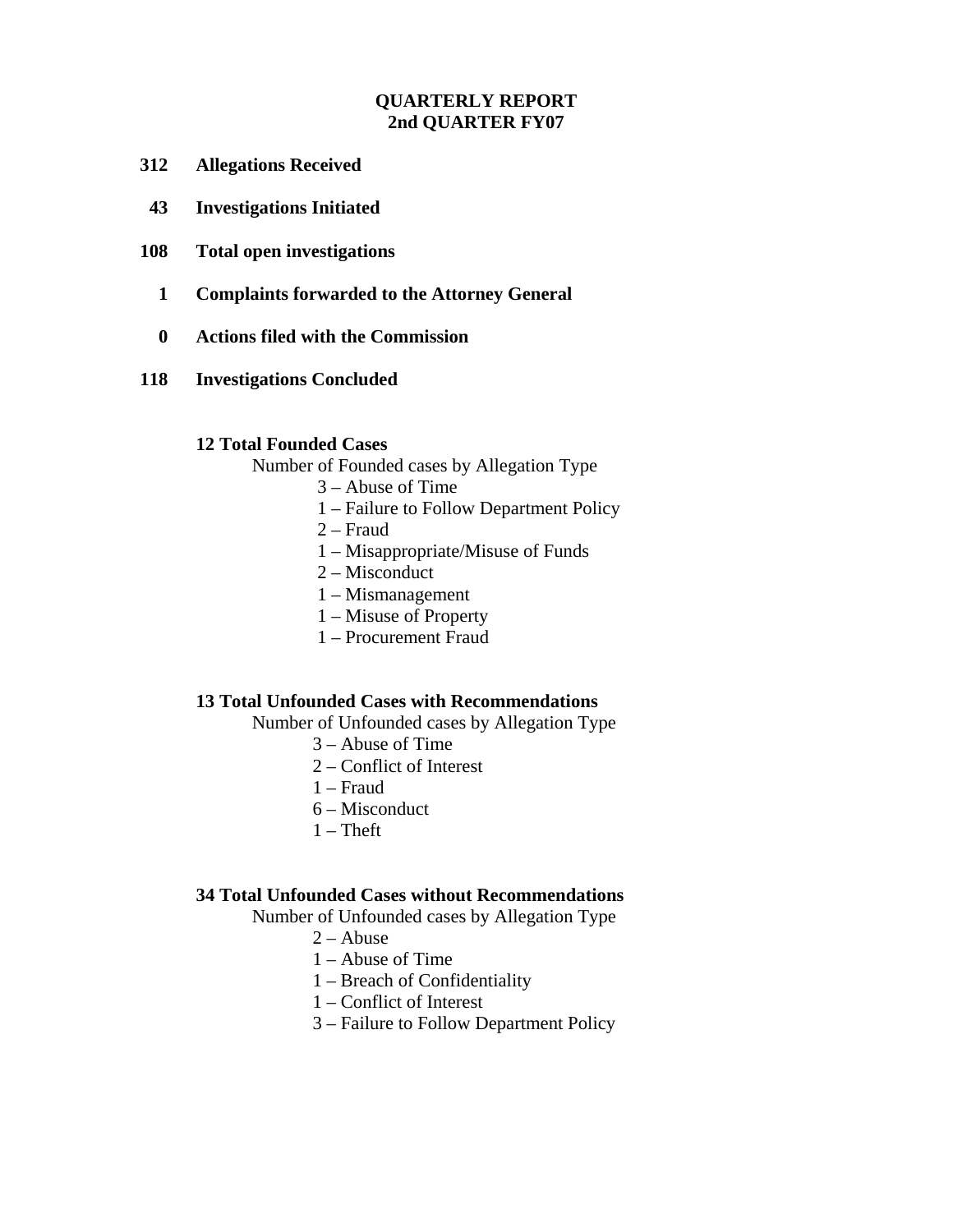- 4 Fraud
- 2 Hiring Improperties
- 13 Misconduct
- 1 Misuse of property
- 2 Personnel
- 3 Retaliation
- 1 Unethical Behavior/Practices Retaliation

# **59 Other (administrative closing)**

- 3 Abuse of Time
- 1 Bribery
- 1 Child Support
- 2 Corruption
- 1 Discrimination
- 2 Failure to Follow Department Policy
- 9 Fraud
- 1 Harassment
- 3 Hiring Improperties
- 1 Misappropriate/Misuse of Funds
- 22 Misconduct
	- 3 Mismanagement
	- 2 Misuse of Property
	- $2 Other$
	- 3 Prohibited Political Activity
	- 2 Unethical Behavior/Practices
	- 1 Wrongful Termination

## **Cases Concluded by Agency**

- 3 Department of Agriculture
- 3 Department of Central Management Services
- 2 Department of Children and Family Services
- 2 Department of Commerce and Economic Opportunity
- 2 Illinois Commerce Commission
- 11 Department of Corrections
- 1 Emergency Management Agency
- 5 Department of Employment Security
- 2 Department of Financial and Professional Regulation
- 3 Office of the Governor
- 1 Governor's State University
- 1 Guardianship and Advocacy Commission